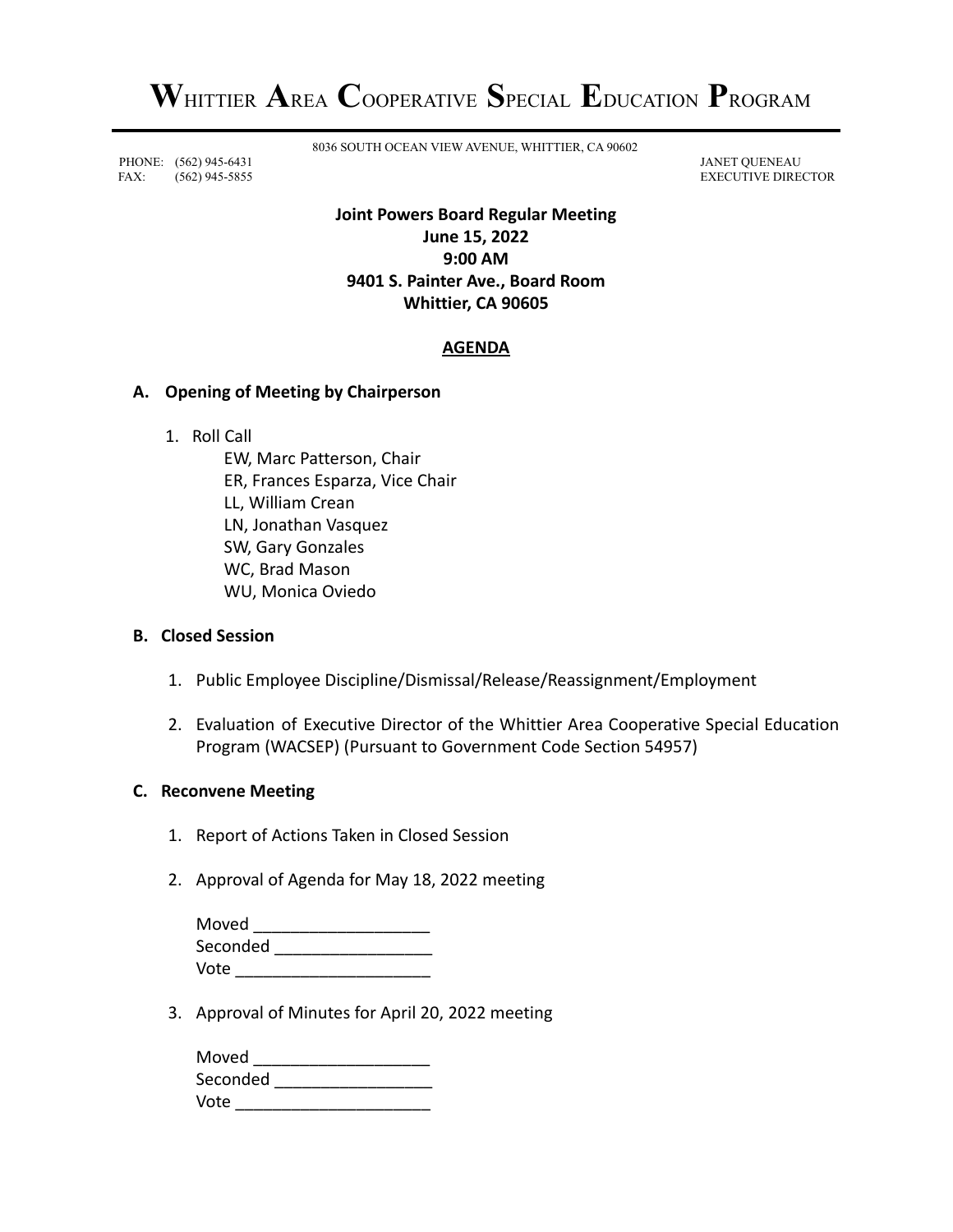#### **D. Community Comments**

Members of the public may address the Joint Powers Board directly concerning items within its jurisdiction on any topic of district or SELPA concern that may or may not be on the agenda for that meeting. Anyone who would like to address the Board during the opportunity for community comments should complete the comment card. Presentations will be limited to three (3) minutes per speaker; fifteen (15) minutes per subject.

### **E. Consent Calendar**

| Moved    |  |
|----------|--|
| Seconded |  |
| Vote     |  |

1. It is the recommendation of the SELPA Director that the following expenditures and contracts be approved:

| <b>Provider</b>                                                                    | <b>Description</b>                                                                        | <b>Dates</b>                                                                           | Cost                                                   |
|------------------------------------------------------------------------------------|-------------------------------------------------------------------------------------------|----------------------------------------------------------------------------------------|--------------------------------------------------------|
| Plaza de la Raza Child<br>Development Services, Inc.<br>(Updated)<br>[Exhibit E.1] | MOU with Plaza de la<br>Raza Child<br>Development Services,<br>Inc. Preschool<br>Programs | 07/01/2022<br>to<br>06/30/2023                                                         | N/A                                                    |
| Adam Esq. A Professional<br>Corporation                                            | <b>Settlement Costs</b>                                                                   | 06/16/2022<br>to<br>06/30/2022                                                         | Not to Exceed<br>\$100,000<br>(Additional<br>\$50,000) |
| <b>Spectrum Business</b>                                                           | Construction at<br><b>Whittier Medical</b><br>Therapy Unit (MTU) to<br>install Internet   | 06/16/2022 to<br>06/30/2022                                                            | Not to Exceed<br>\$5,458.04                            |
| Avidex                                                                             | <b>Audiovisual Upgrades</b><br>at WACSEP                                                  | 07/01/2022 to<br>06/30/2023<br>(previously<br>approved<br>07/01/2021 to<br>06/30/2022) | Not to Exceed<br>\$100,000                             |
| <b>Five Acres</b>                                                                  | <b>Mental Health Services</b><br>throughout the SELPA                                     | 07/01/22 to<br>06/30/25                                                                | No Cost                                                |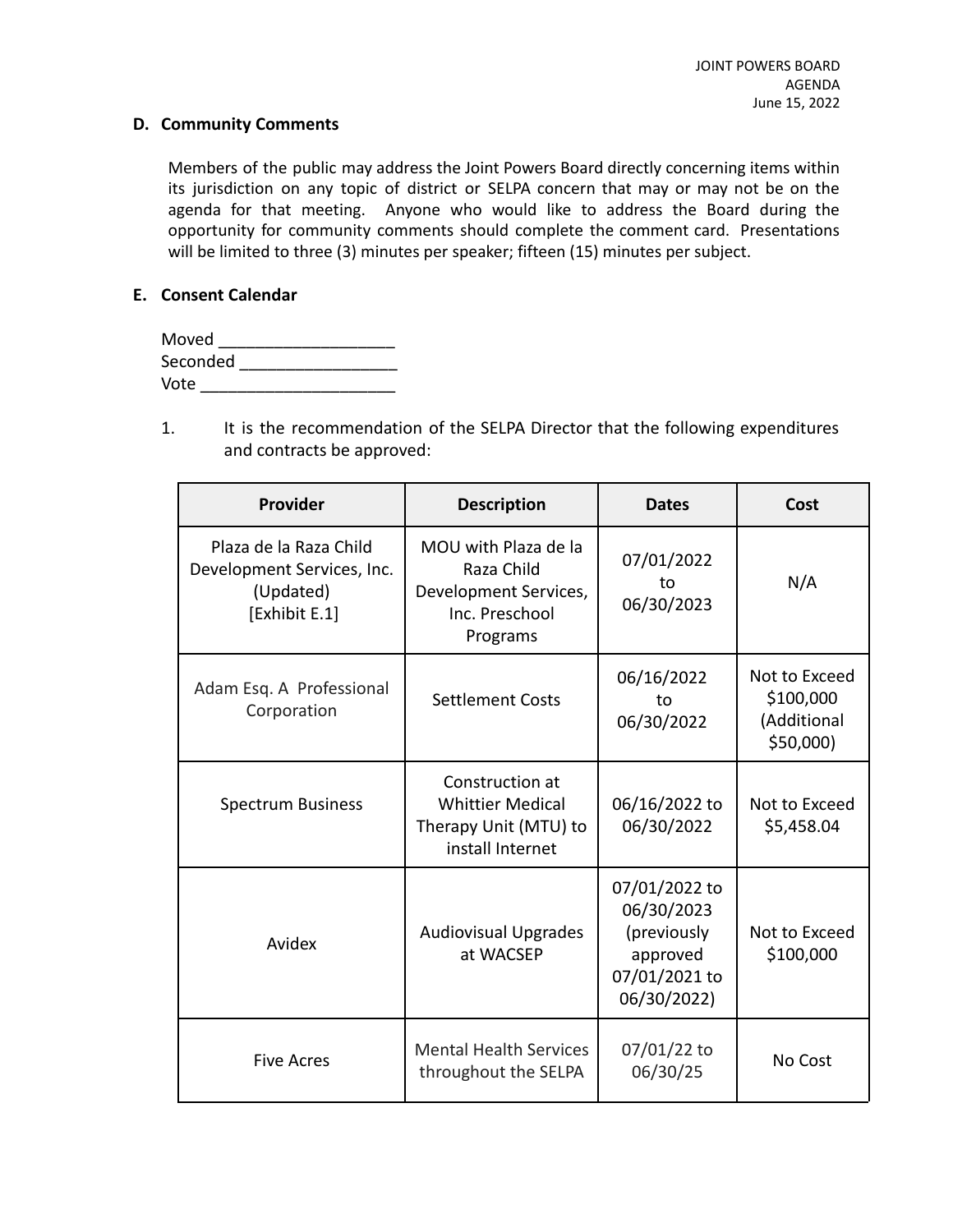2. It is the recommendation of the SELPA Director that the following travel requests be approved:

| Conference/Workshop                                         | Person(s)<br><b>Authorized</b>                       | <b>Expense (Per Person)</b>           |
|-------------------------------------------------------------|------------------------------------------------------|---------------------------------------|
| Pacific Northwest Institute on<br>Special Education and the | Janet Queneau,<br><b>Executive Director</b>          | Registration: \$<br>949.00            |
| Law<br>Yakima, WA                                           | Karla Rahiman,<br>Program Manager<br>Kristine Ramos, | Related<br>3,675.00<br>S<br>Expenses: |
| September 18-22, 2022                                       | Program Manager                                      | Total:<br>4,624.00                    |

### **F. Personnel Report**

1. It is the recommendation of the SELPA Director that the Personnel Report be approved. [Exhibit F.1].

The Personnel Report is presented to the Board in Closed Session. This is done in order to report all actions from the last Board meeting through the day of the posting of the Board Agenda. The Board shall review the Personnel Report before taking action in Open Session. The Personnel Report contains personnel employment assignments, resignations, and salaries for certificated and classified employees. The law requires the Board to take formal action on the SELPA Director's recommendations. Resignations are received by the SELPA Director and reported to the Board.

| Moved    |  |
|----------|--|
| Seconded |  |
| Vote     |  |

### **G. New Business**

1. Nomination and Election of Officers to the Joint Powers Board

| Moved    |  |
|----------|--|
| Seconded |  |
| Vote     |  |